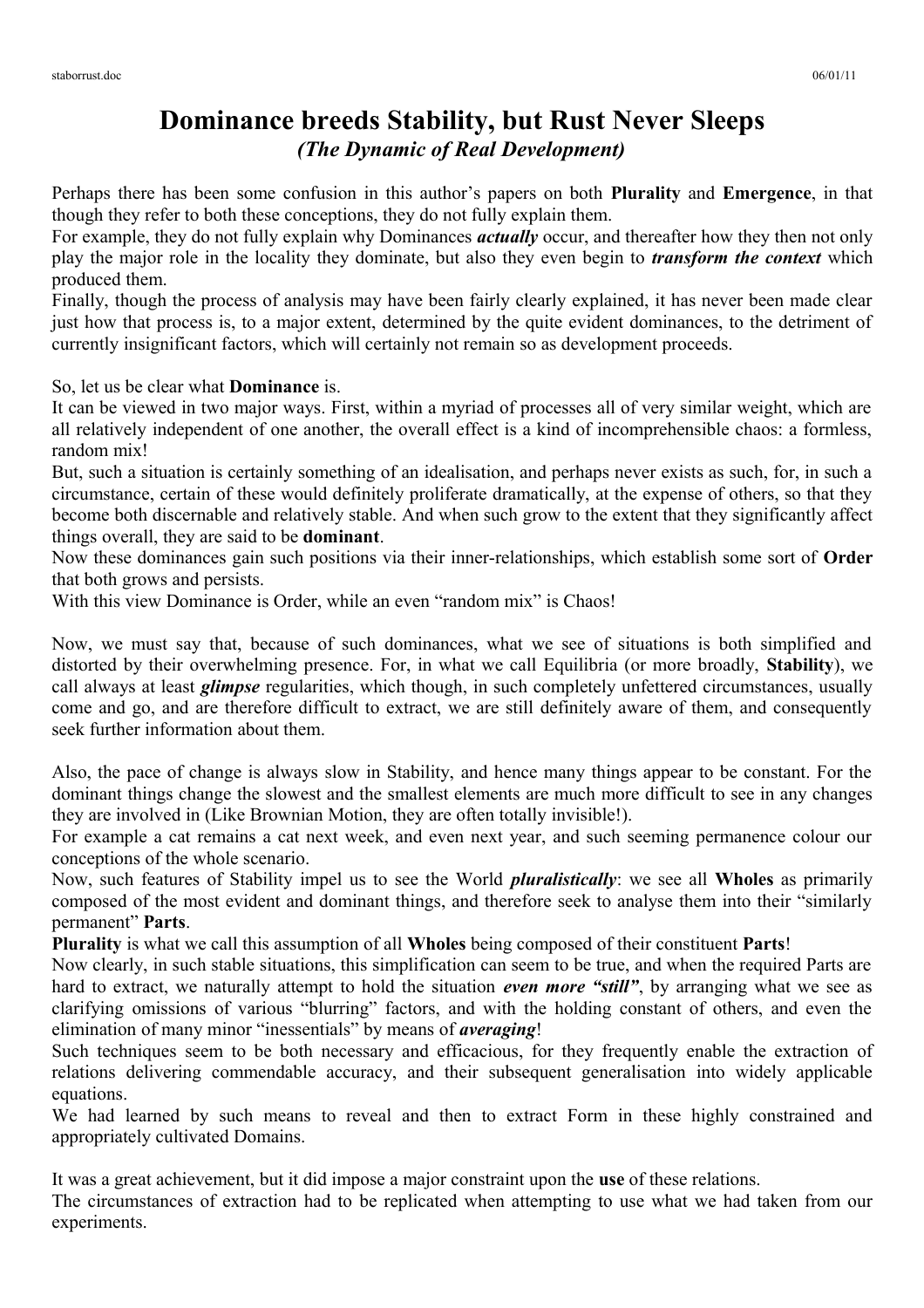But, when this was done, accurate predictions could be successfully applied, and the results achieved were in conformity with those predictions.

Thus, in **Stability**, and using *pluralist* methods we could extract a hierarchy of Parts from each separate Whole, and use them, and their relations, to some intended purpose, and in accordance with an achievable overall plan.

It was a major advance.

So, we must be aware of two sets of conditions, which allowed these things to be possible.

**First,** quite apart from what we thought or did, Reality itself **had** to be in a situation of overall Stability *of itself*, and

**Second**, we had to constrain situations to a considerable extent to guarantee a **pluralist form** of that situation, so that we could meaningfully analyse.

The first is about how Reality changes, and the second is how **we** also have to manipulate it, so that we analyse, extract and abstract relations for use.

Now, such natural Stability, though common, is **never** permanent, and will, sometime, in intrinsically developing situations of crisis, suddenly undergo the most deep-going Qualitative Changes over a relatively short interlude of time, termed an **Emergence**. And such a revolution always produces a wholly New Level of Reality – a New Stability comprising new entities, properties, relations, laws and even processes.

Now though rare compared with Stability, these have happened throughout the evolution of Reality, indeed, being the ONLY real periods of significant qualitative change, and certain clear and revolutionary cases cannot be doubted.

For example, *The Origin of Life on Earth* was undoubtedly such an **Emergence**. But also, long before that, there were many others, which together *created* the Universe as we know it today, and many, many more have happened since – particularly in the enormous **Evolution of Life**, including such giant transformations such as the first *Appearance of Consciousness,* and clearly also the development of Societies and Civilisations of Mankind.

Now, the nature of these Emergences has NOT been merely that of a bigger step forwards – some sort of brief acceleration like a so-called Adaptive Radiation, but, on the contrary, a complex, multi-Phase Event, which starts with a calamitous dissociation of the prior Level – down to almost utter chaos, followed by a rising zigzag of changes between Development and Dissolution, until a final, and persisting Level is established, which persists.

This amazing trajectory *within* the Emergence *prohibits* any simple causal-path through it. And, because of the initial major dismantling of any prior Stability, also prohibits any straight-through predictions from that prior Level being possible either.

There is a *Kind of* **Causality**, but it is neither incremental nor progressive, and loses all Order from the preceding Level, to build *only* from the debris left after complete formal dissociation. Effectively, the first phase of an Emergence *winds back the clocks* to a chaotic starting point each and every time. Yet those Zero Points are NOT exactly the same each time.

They may be the same formally, but NOT in content!

The Order of the Level was destroyed, but its persisting primitives – the basic processes, will be different each time.

*Each New Phoenix arises from a different Fire!*

So, right away, we have dismissed a main plank of our usual, and universally accepted methodology: **Reductionism** cannot be universally applied.

It is a very local, within-Stability feature only! We will never be able to trace all the way back to some basic starting point, from which everything can be predicted. It is impossible!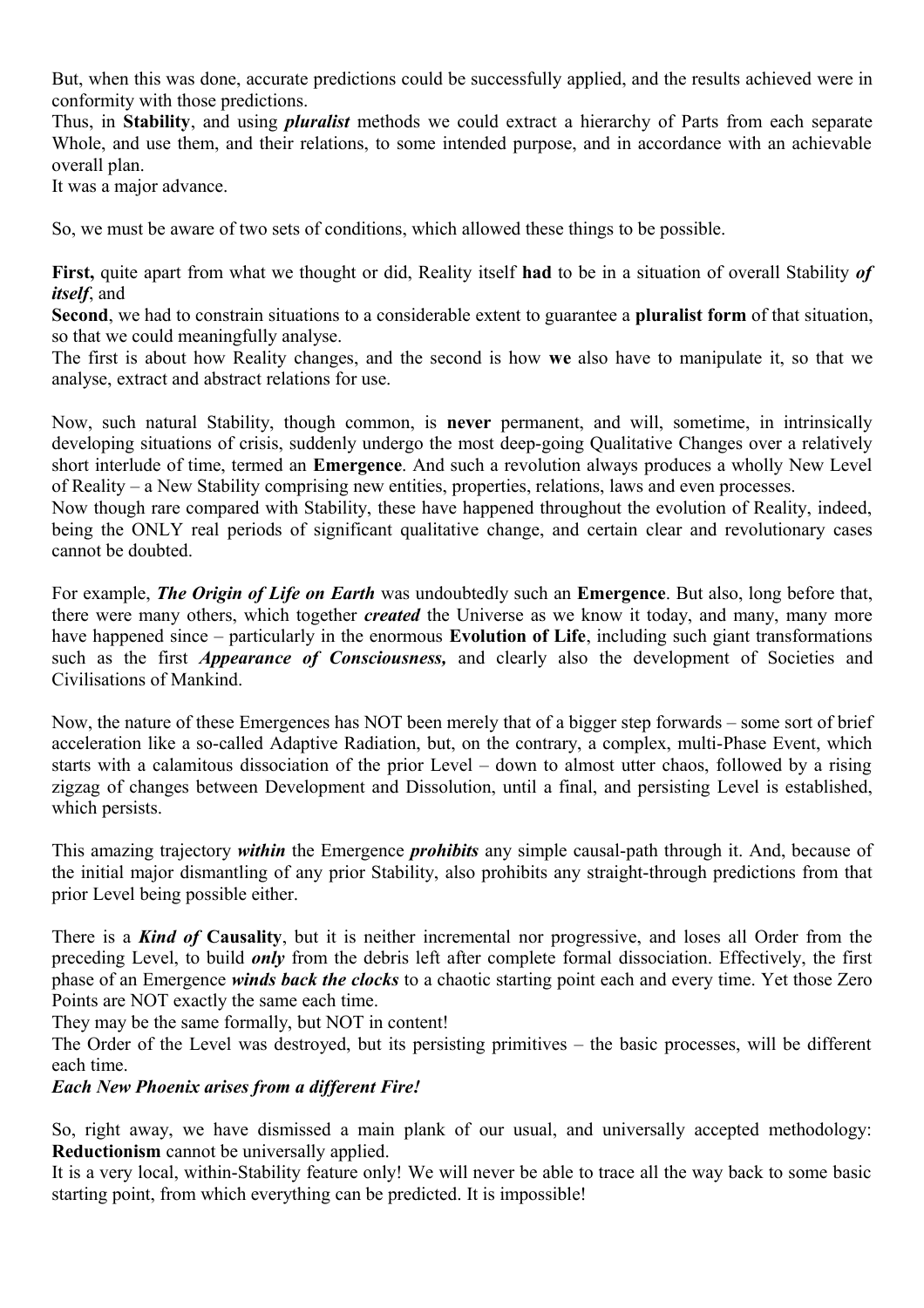Each Emergence interrupts such causal chains profoundly: no causal links are possible across Emergence **Boundaries** 

So, that large tribe of researchers looking for reasons for what finally emerges after such an Event *solely* in the conditions prior to the Event, will always fail! Such causalities will only apply to the moments **before** an Emergence, and for the moments *after* it, but **never** across it!

Now, we must also transfer considerations from solely Objective Reality and its trajectory of major Qualitative Change to **ourselves**, and our conceptions.

We must temporarily set aside Being for Epistemology – **not** what things actually are, but the much more fraught case of how we conceive of them!

And to tackle this we must return to our usual assumption of Plurality!

Now, as has been briefly explained, the assumption of Plurality, and the development of our techniques based upon this assumption, did indeed enable us to *isolate, extract* and *abstract* relations (even though it was from a specially *farmed* situation), and, therefore, enabled both accurate prediction and use, as long as both were restricted to that exact same *farmed* **Domain**.

Now, all of this is very pragmatic and useful, so it is hard to see how Mankind could have done it differently at that stage in his understanding of the World. But, it must be said that we did not see Reality for what it *really* was!

We, instead, conceptually extrapolated our arranged situation to other, wider *natural states* in a very flawed way! We *assumed* that the relations, which we had extracted in very special and arranged circumstances, were *exactly* the **same** in Unfettered Reality.

We knew very well that they looked very different, and were in addition always very hard to see in those wider circumstances, yet we put that down to mere complication, and assumed that our techniques were merely effective methods of extraction, and that our obtained results were the actual *essences* that applied in every single case, whatever the conditions.

In other words we made the fundamental mistake of assuming that those relations were entirely *separable* from their various possible contexts, and that the blurriness and apparent differences were just the effect of many other relations acting simultaneously. This would mean that sometime in the future, when ALL the relations had been so determined, it would be merely the complications of all the separable relations, acting together, that would deliver the actual behaviour.

Unfettered Reality would be NO problem: we would be able to cope with all circumstances reliably just by using the full set of such essences. Science would put us in total charge of Reality, and we would be able to do exactly as we pleased, and replicate everything that Reality itself was capable of doing.

It is a deterministic assumption very close to that of Laplace!

By just such redirections, valuable gains can be converted into inevitable cul de sacs!

Plurality, instead of being a purely pragmatic methodology for simplifying our interactions with defined Domains of Reality, had been turned into a **Principle** of Reality-as-is: and that it IS NOT!

Reality is in fact indisputably **holistic**, and only ever approaches plurality in very simple situations, or in the Domains we design, construct and work within.

The elements, which contribute to what we see in Unfettered Reality, are certainly NOT **separable**: they are formed by Reality in whatever situation is current, for everything does indeed affect everything else. They are NOT merely summed as **components**, but created, in each context, by everything present there, mutually transforming one another.

Indeed, it should by now be obvious, these equations are too limited, too pure and too abstract, to be anything but *eternal*. As we create them, they are NOT of this real World, but of a World of our conception and making! An equation as such can tell us nothing about its own guaranteed demise in Reality, because precisely those elements, which bring about that failure, are totally absent there. In Reality, on the other hand, the true nature of relations MUST include all the seeds of their own demise. And any simulation will prove this, for the pluralistic equations are always accompanied by experiential knowledge of when they will always fail: when their limiting threshold is passed, the equation must be pulled, and a more apt one substituted.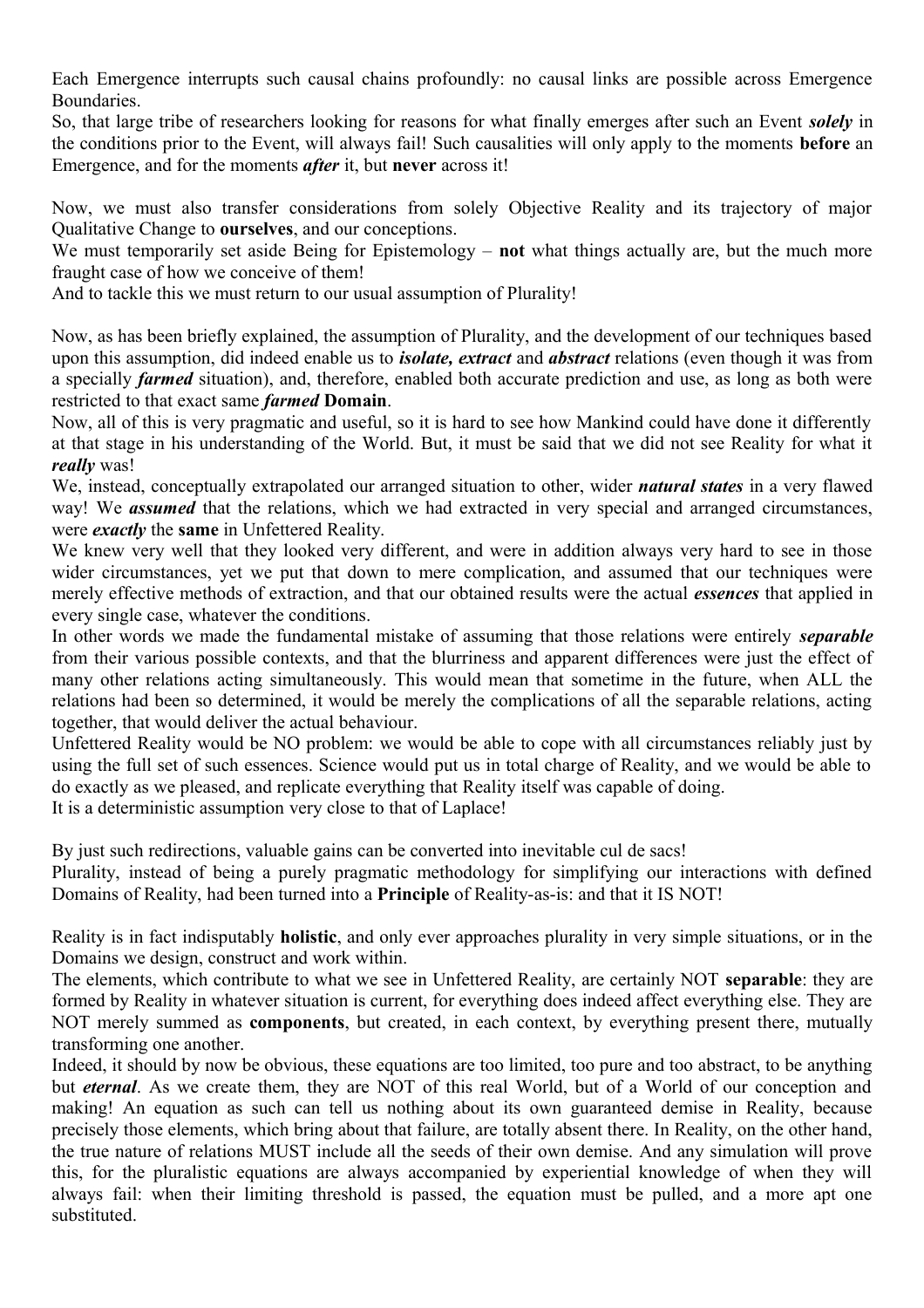Finally, in the idealised World of Pure Form (where equations dwell) NO Emergences would ever occur, and yet we know for certain that they indeed do!

So the truth of Reality could never be extracted by pluralist methods, and the nature of such an Emergence, indeed of each and every Emergence, could never be analysed by such methods either.

The Phoenix arising from the Flames of Destruction is beyond the capabilities of our usual methodologies. Indeed, it is incomprehensible by such means.

Clearly, the Creative Phase of an Emergence, arising out of the initial conflagration, must show exactly how the entirely New can emerge from that seemingly barren ground, and how the basically destructive **Second Law of Thermodynamics,** which characterises that destructive initial Phase, could turn into its very opposite wherein Dominances and proto-systems can arise until wholly new and persisting Levels of Stability always finally occur.

Now, along with the assumptions already mentioned, Mankind has also discerned several others, which have helped to form both his conceptions and his methods when dealing with Reality.

A crucially significant one is certainly **Randomness**.

By this idea, Mankind has come to see any large proliferation of diverse causes as inevitably pulling in every possible direction, so that at any one time, and at any given point, we may well experience a particular contribution very clearly, but at any other time or elsewhere we will inevitably experience a very different one.

We only glimpse the contributing components momentarily, and the overall effect of all these factors acting together will tend to cancel each other out, and in "perfect randomness" will deliver ZERO overall effects.

This idea was yet another attempt to deal with holistic Reality-as-is with a conceivable model.

A Holistic World could indeed often appear to be accurately represented by a completely Random World, and a whole Branch of Form (that is of Mathematics) was developed to deal with such situations (and sometimes, it must be conceded, very effectively)

BUT, in truth, it is more of a useful invention than the real truth, for it assumes **Equal Weightings** and **independence** for each and every contribution.

But such *separability* (there is that word again) is rarely the case, and crucially cannot *GO* anywhere: it *should* remain the same forever!

The many different contributions (as processes for example) often require the very **same** resources to perform, so immediately the necessary independence and separability bites the dust, because they will compete for the same things, and what one process gets, the other will not!

Once again, in our artificially "well-mixed" World, these would, over time and locality, balance out, wouldn't they?

But, you have guessed it that is merely yet another simplification!

Indeed, processes can be *mutually conducive* to one another, or they can be *mutually contending*, and it is quite possible that sets of the former will proliferate at the expense of the latter in given circumstances.

When such happens certain conducive "sets" of processes will begin to persist and grow, and even **dominate**! [This is explained at length in this author's *Truly Natural Selection*.]

Now, the phase "in given circumstances" is clearly important, for these conditions, which precipitated the proliferations and maybe dominance of certain sets would also cause changes by *themselves* in those **contexts**. The appearance of such dominances would certainly transform that context: it would no longer conform to that theoretical randomness at all! And these new "biased" conditions could be even more conducive to these growing sets and a positive feedback run-away effect could effectively clear the decks of many "losing" alternatives.

In such circumstances the whole situation could be rapidly transformed, and (as with all avalanches of change) bring about their own ultimate termination (usually due to exhaustion of required resources).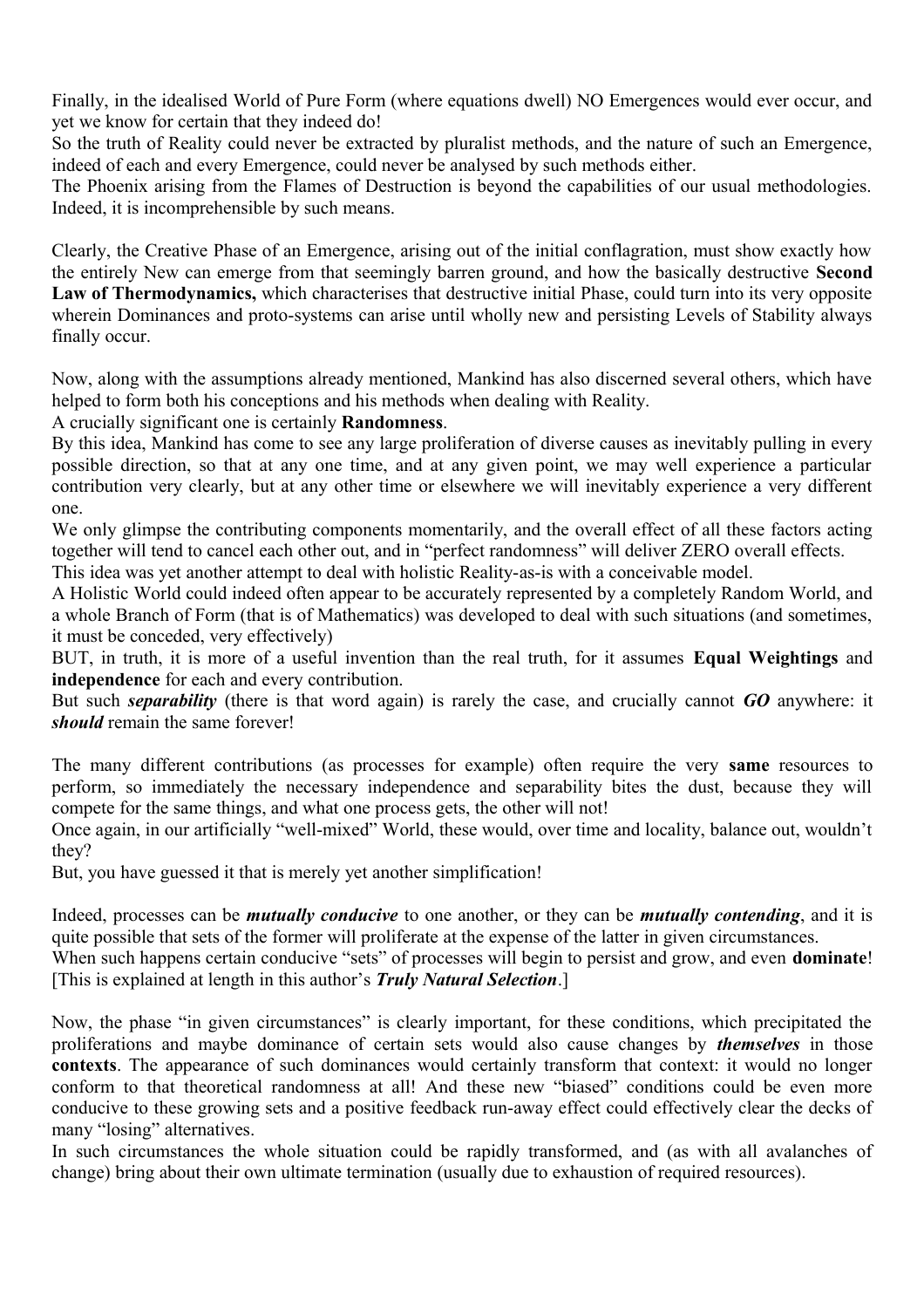Clearly, if such a dominant set also included processes, which generated required resources, particularly if those were part of **cycles of processes**, with each member providing what the next process needed, then the whole transformation would persist and ultimately be colossal.

Such dominant sets of processes would be so widespread and self-maintaining that the minor processes (outside of the dominance) would appear to be almost invisible.

Yet, nothing can be entirely self-maintaining!

Even such systems of processes MUST require some external resources, and the relative final scarcity of these could bring the avalanche to a close.

Now, in this Thought Experiment we have, I believe, explained how dominances could come to be within a presumed "Random Mix", but also the trajectory of such a microcosm also gives some idea of the macrocosm, which is Stability – the Stable Level that can and does persist!

Now, the description so far does indeed seem to be **all-one-way** – inevitably and vigorously constructional, and, of course, that cannot be the Full Story!

Though such sets of inter-relating and conducive processes can be seen as incipient **Order**, any particular individual processes, which feed on such intricate dependences, will also survive.

These will not prosper in the same way as the conducive sets, because they do not involve constructive positive feedback, but they will proliferate *alongside* the providers of *their* resources, like "**parasites**" or "**predators**"!

And they will prosper along with their "hosts" or "prey", and just as certainly decline with them when they suffer major retrenchments.

You may well have already realised what these amount to: they are the "components" of the **Second Law of Thermodynamics**, and instead of that being an ever present and over-riding "principle", it is revealed as an inevitable product of increasing **Order**, without which it will just as certainly vanish!

So, any hesitations in the proliferation of the dominant sets of conducive processes will surely cause the depletion that excessive parasites and predators can bring about, and a heyday for these dissolutory processes could begin to undermine the usual Stabilities.

No trend is immortal, and as the circumstances are always changed by the very processes within these circumstances, every seemingly permanent Stability can, and indeed will, finally END! The outcome can be no other in a holistic World!

Now, these dissolutory processes, and their combined and easily observed effects, are reflected by Mankind in his postulated Second Law. Yet that "Law" is from this discussion NOT the pre-eminent determinator of ultimate demise at all. It not only has an "opposite", but also can only exist whilever Order is present. Indeed, it is only when the maintainers of prior Order are removed that the Second law vanishes and its opposite takes over!

And as in any discussion on primacy – with the usual Chicken or the Egg discussion, it is clear that one cannot exist without the other, and if I had to place a bet on the winner, it wouldn't be the crude, old Second Law!

Now, the evident imbalance in the way we consider Reality, as outlined above, cannot cope with the most important and transforming developments, and because of this they are often put down to Chance alone. And though Mankind has developed a seemingly all-embracing conception of this to deliver anything and everything, it is merely a construct: it is NOT a causal explanation at all!

The only real solution to these problems has to be the concentrated effort to study, and actually *understand*, the actual inner trajectory of an Emergence, as only there can the other side – the creative constructive side, be revealed.